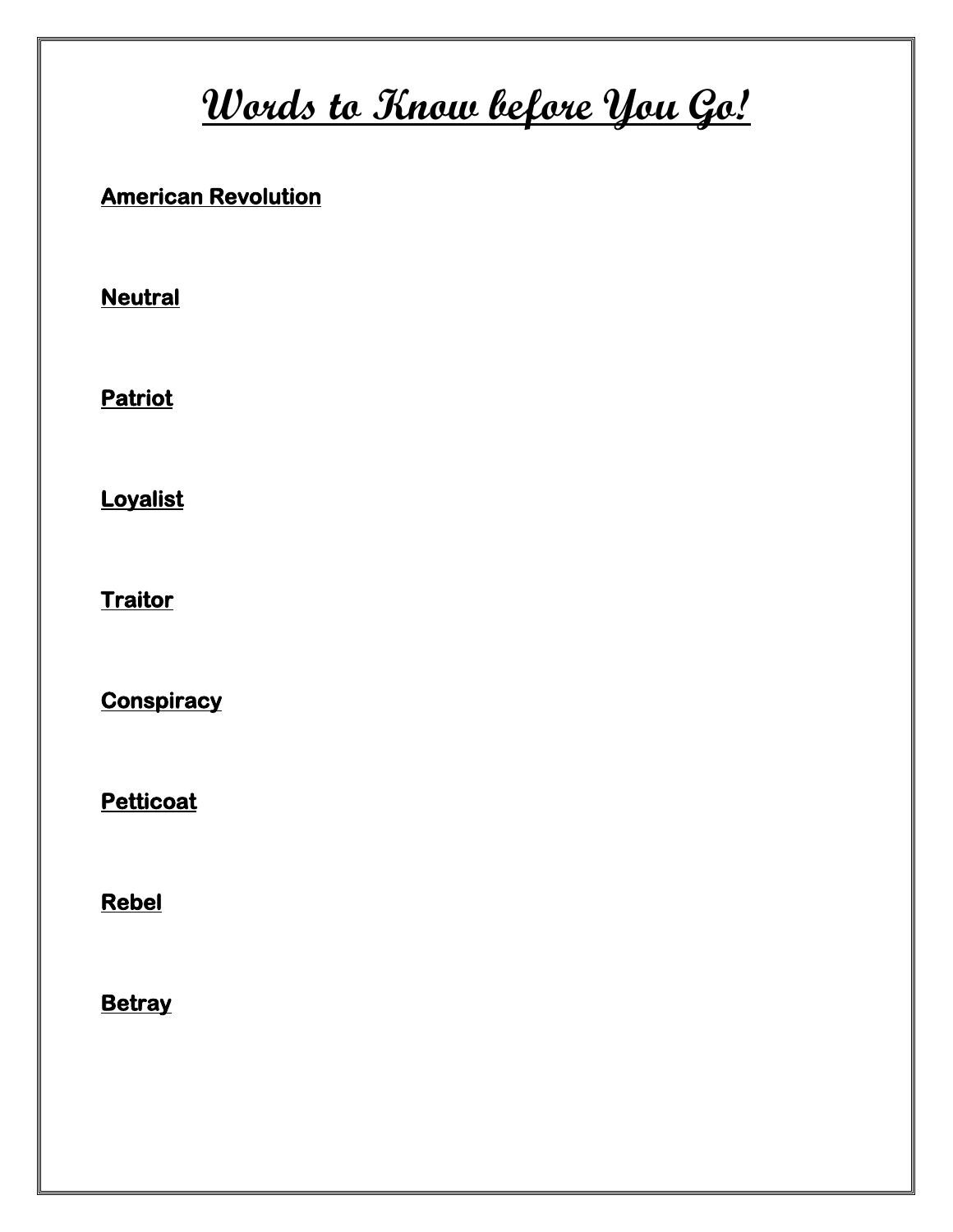# **Fun Facts**

**John Jay was the eighth of ten children.** 

**Today King's College, the school where John Jay was educated, is called Columbia University.** 

**The John Jay Homestead has about 60 rooms.** 

**When John Jay lived at the homestead the farm was around 750 acres. That's about 568 football fields put together.** 

**Before proposing to Sarah, John had asked another woman to marry him. She said no.** 

**When John and Sarah were married in 1774, John was 28 years old and Sarah was only 17!** 

**John's brother James invented a type of invisible ink.** 

**When John was negotiating the Treaty of Paris, his wife Sarah stayed in Ben Franklin's house in Passy, France until their daughter Nancy was born. Ben Franklin was a famous printer, publisher and inventor.** 

**John Jay was good friends with George Washington. In fact, when Washington was sworn in as President of the United States, John Jay was standing on the same balcony.**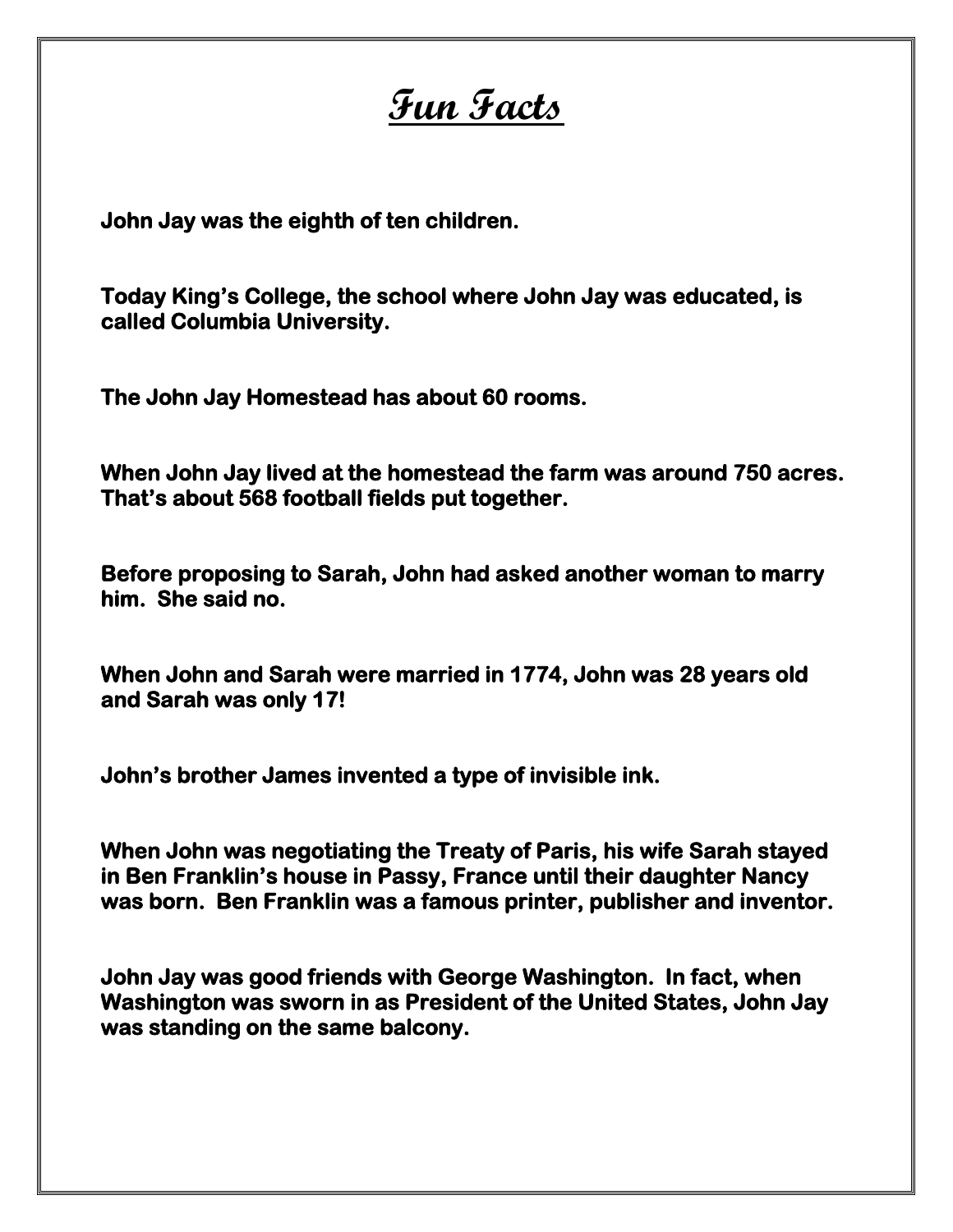### **Who was John Jay and why is he important?**

**John Jay was one of America's founding fathers, just like George Washington and Benjamin Franklin. During his life, Jay was a lawyer, diplomat, the first Chief Justice of the United States Supreme Court and a governor of New York.** 

**He was born in New York City in 1745 into a well-to-do family. Jay grew up on the family farm in the town of Rye in Westchester and was sent to King's College when he was 14. After graduation he worked as an apprentice in a law office.** 

**In 1774, John married Sarah Livingston, the same year he was elected to the Continental Congress, which had organized to protest Britain's taxes on products used in the American colonies.** 

**Angry that Britain would not listen to the colonists complaints, John Jay became a Patriot.** 

**When the American Revolution began John and his wife Sarah traveled to Spain to try and raise money to help the colonists.** 

**In America the British surrendered at the battle of Yorktown and John Jay traveled from Spain to Paris in order to help negotiate the treaty which ended the Revolutionary War.** 

**When the Jays returned to the United States, John supported a new Constitution that created the government we have today. He wrote essays called the Federalist papers to convince New Yorkers to ratify the Constitution.** 

**The Constitution was ratified in 1789 and George Washington appointed John Jay to be the first Chief Justice of the Supreme Court.** 

**In 1794 John Jay was sent by President George Washington to Britain to negotiate a treaty that would solve the problems that had not been fixed when the American Revolution had ended.** 

**Americans disliked the Jay Treaty because they felt that it was more favorable to Britain. Today historians think that the Jay Treaty prevented a war that the new American nation would not have been ready to fight.** 

**After returning to America John Jay became the Governor of New York.** 

**In 1801, Jay retired to his farm in Bedford with his wife and three of their five children. John died in 1829 and was buried in the family cemetery in Rye, New York.** 



**John Jay Homestead State Historic Site Katonah, NY**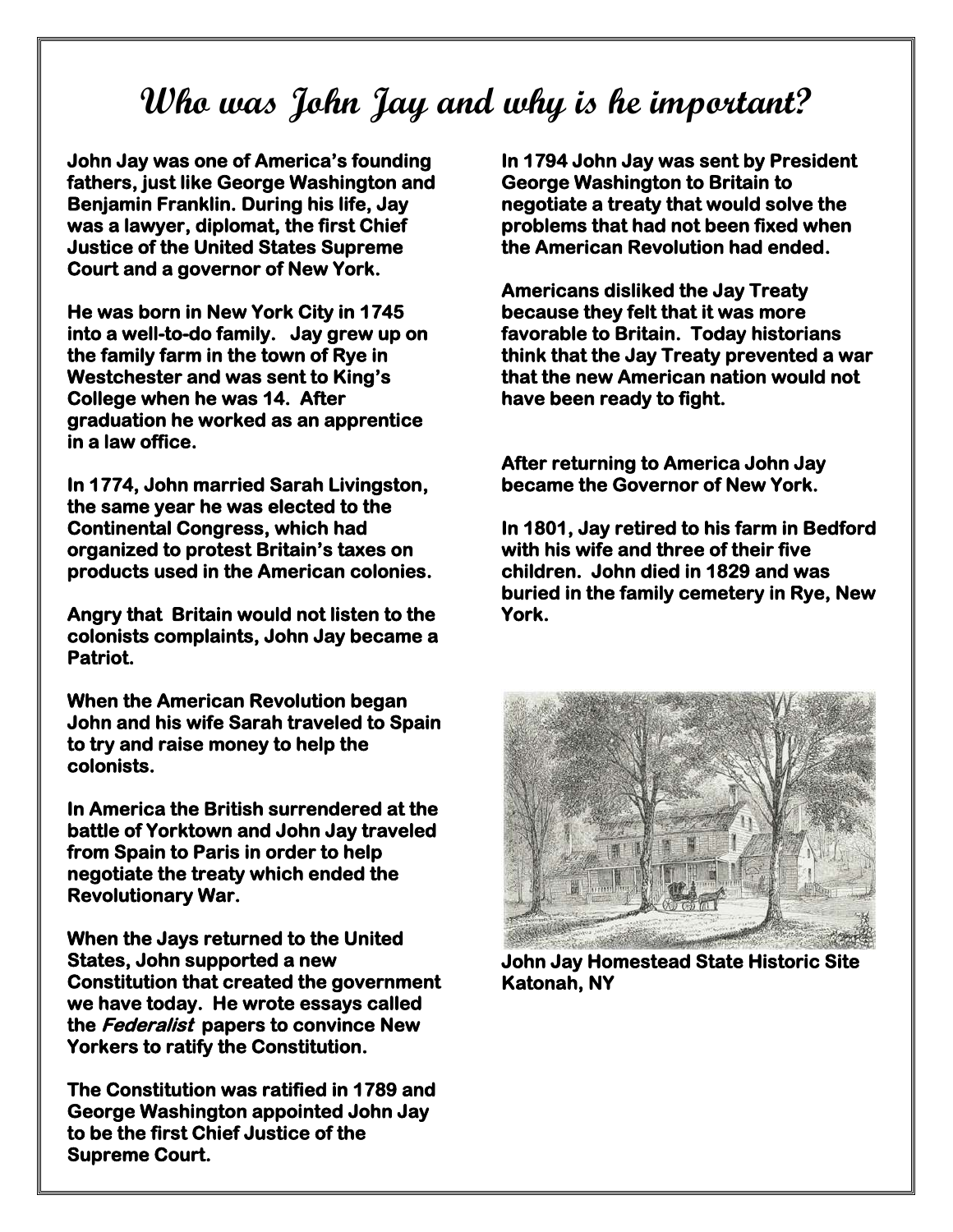## **A Little More History…**

 **During the American Revolution not all the colonists wanted to declare their independence from Great Britain. The colonists who wanted to remain loyal were called 'Loyalists' and those who wanted independence were called 'Patriots'.** 

 **In the autumn of 1776, early on in the American Revolution, New York City was seized by the British. The New York Provisional Congress quickly relocated to Fishkill, a small town farther up the Hudson River. The congress was composed of influential colonists, including John Jay, who helped plan the defense of New York from the British and Loyalists. In addition to planning New York's defense, Jay was also the leader of the Committee and Commission for Detecting and Defeating Conspiracies. He employed at least ten secret agents to spy and seek out information about the Loyalists.** 



**Westchester County, the area in between rebellious upstate New York and British conquered NYC was called the 'Neutral Ground'. Nowadays we think of neutral as something that does not take any side. The 'Neutral Ground' was actually the opposite. It was filled with men, women and children from both sides. This made Westchester County a very dangerous area during the American Revolution.** 

**The main danger of the 'Neutral Ground' came from two wandering gangs. One gang called the Cowboys was led by a wealthy Loyalist, Colonel DeLancy. The other gang, the Skinners claimed their actions were in support of the Patriot cause. Both gangs terrorized anyone living in the 'Neutral Ground'.** 

**During your visit to the Homestead you will learn details about the gangs that were a constant threat to the inhabitants of Westchester County. You will also discover John Jay's role as a spymaster and his contributions to the defense of New York during the American Revolution.**